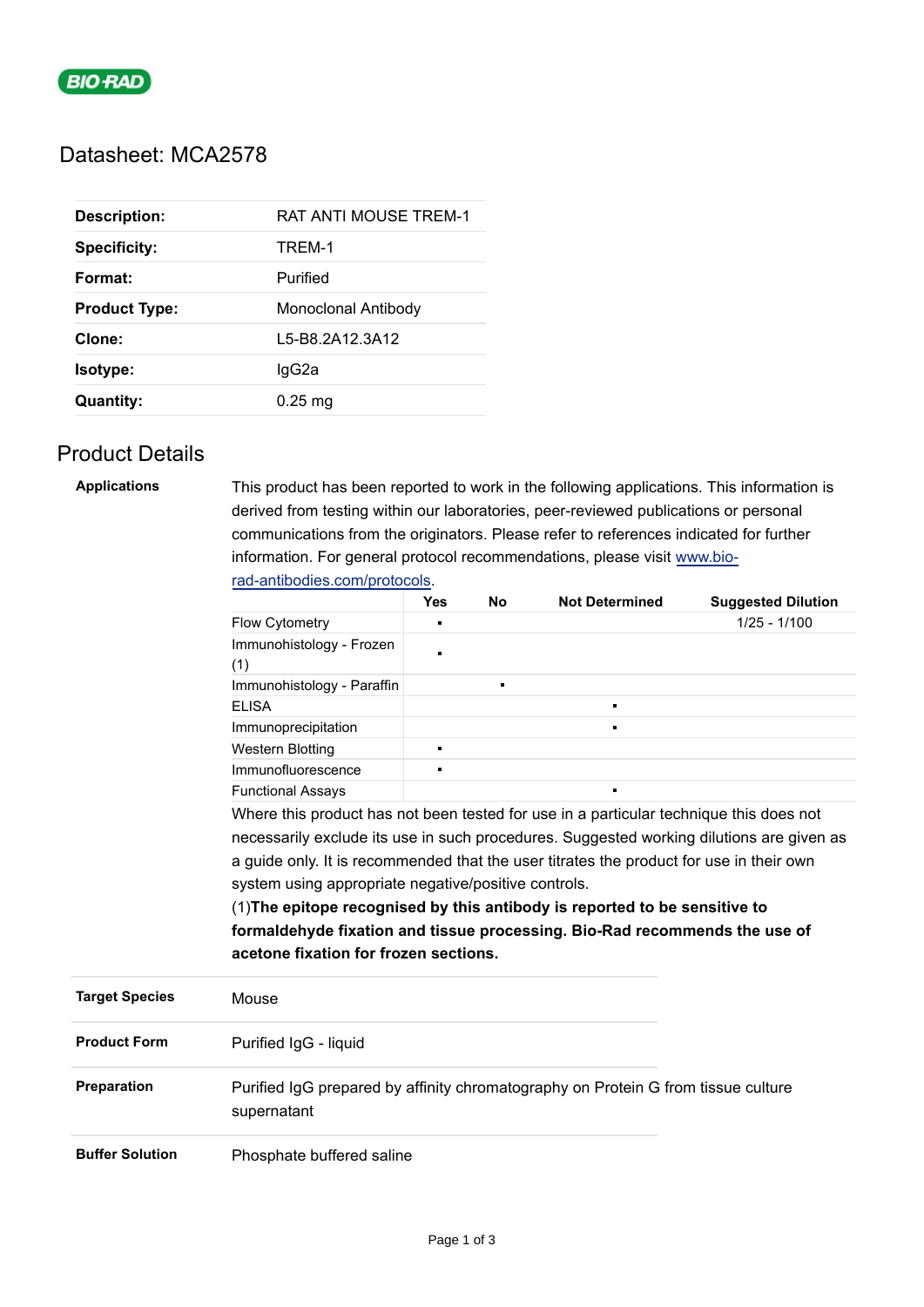| <b>Preservative</b><br><b>Stabilisers</b> | 0.09% Sodium Azide (NaN <sub>3</sub> )                                                                                                                                                                                                                                                                                                                                                                                                                                                                                                                                                                                                                                                                                                                   |  |  |  |
|-------------------------------------------|----------------------------------------------------------------------------------------------------------------------------------------------------------------------------------------------------------------------------------------------------------------------------------------------------------------------------------------------------------------------------------------------------------------------------------------------------------------------------------------------------------------------------------------------------------------------------------------------------------------------------------------------------------------------------------------------------------------------------------------------------------|--|--|--|
| <b>Carrier Free</b>                       | Yes                                                                                                                                                                                                                                                                                                                                                                                                                                                                                                                                                                                                                                                                                                                                                      |  |  |  |
| Approx. Protein<br><b>Concentrations</b>  | IgG concentration 1.0mg/ml                                                                                                                                                                                                                                                                                                                                                                                                                                                                                                                                                                                                                                                                                                                               |  |  |  |
| Immunogen                                 | Mouse TREM-1 Fc fusion protein.                                                                                                                                                                                                                                                                                                                                                                                                                                                                                                                                                                                                                                                                                                                          |  |  |  |
| <b>External Database</b><br>Links         | UniProt:<br><b>Related reagents</b><br>Q9JKE2<br><b>Entrez Gene:</b><br>58217<br>Trem1<br><b>Related reagents</b>                                                                                                                                                                                                                                                                                                                                                                                                                                                                                                                                                                                                                                        |  |  |  |
| <b>RRID</b>                               | AB_1833788                                                                                                                                                                                                                                                                                                                                                                                                                                                                                                                                                                                                                                                                                                                                               |  |  |  |
| <b>Specificity</b>                        | Rat anti Mouse Trem-1 antibody, clone L5-B8.2A12.3A12 recognizes mouse triggering<br>receptor expressed on myeloid cells 1 (TREM-1), a 30kD member of the immunoglobulin<br>superfamily expressed on neutrophils and a subset of monocytes. TREM-1 is involved in<br>the microbial inflammatory response. It acts in conjunction with the adaptor protein DAP12<br>to activate neutrophils and monocytes, leading to the secretion of pro-inflammatory<br>mediators and enhancement of the inflammatory response. Microbial infection also<br>induces the release of soluble form of TREM-1 from monocytes, which is reported to act<br>as an inhibitor of TREM-1.<br>TREM-1 mediates the septic shock pathway, and blocking TREM-1 has been reported to |  |  |  |
|                                           | reduce inflammation and increase survival in certain models of bacterial infection.                                                                                                                                                                                                                                                                                                                                                                                                                                                                                                                                                                                                                                                                      |  |  |  |
| <b>Flow Cytometry</b>                     | Use 10ul of the suggested working dilution to label 1x10 <sup>6</sup> cells in 100ul.                                                                                                                                                                                                                                                                                                                                                                                                                                                                                                                                                                                                                                                                    |  |  |  |
| <b>References</b>                         | 1. Wang, F. et al. (2012) Blocking TREM-1 signaling prolongs survival of mice with<br>Pseudomonas aeruginosa induced sepsis. Cell Immunol. 272 (2): 251-8.                                                                                                                                                                                                                                                                                                                                                                                                                                                                                                                                                                                               |  |  |  |
| <b>Storage</b>                            | This product is shipped at ambient temperature. It is recommended to aliquot and store at<br>-20 $^{\circ}$ C on receipt. When thawed, aliquot the sample as needed. Keep aliquots at 2-8 $^{\circ}$ C for<br>short term use (up to 4 weeks) and store the remaining aliquots at -20°C.                                                                                                                                                                                                                                                                                                                                                                                                                                                                  |  |  |  |
|                                           | Avoid repeated freezing and thawing as this may denature the antibody. Storage in<br>frost-free freezers is not recommended.                                                                                                                                                                                                                                                                                                                                                                                                                                                                                                                                                                                                                             |  |  |  |
| <b>Guarantee</b>                          | 12 months from date of despatch                                                                                                                                                                                                                                                                                                                                                                                                                                                                                                                                                                                                                                                                                                                          |  |  |  |
| <b>Health And Safety</b><br>Information   | Material Safety Datasheet documentation #10040 available at:<br>10040: https://www.bio-rad-antibodies.com/uploads/MSDS/10040.pdf                                                                                                                                                                                                                                                                                                                                                                                                                                                                                                                                                                                                                         |  |  |  |
| <b>Regulatory</b>                         | For research purposes only                                                                                                                                                                                                                                                                                                                                                                                                                                                                                                                                                                                                                                                                                                                               |  |  |  |